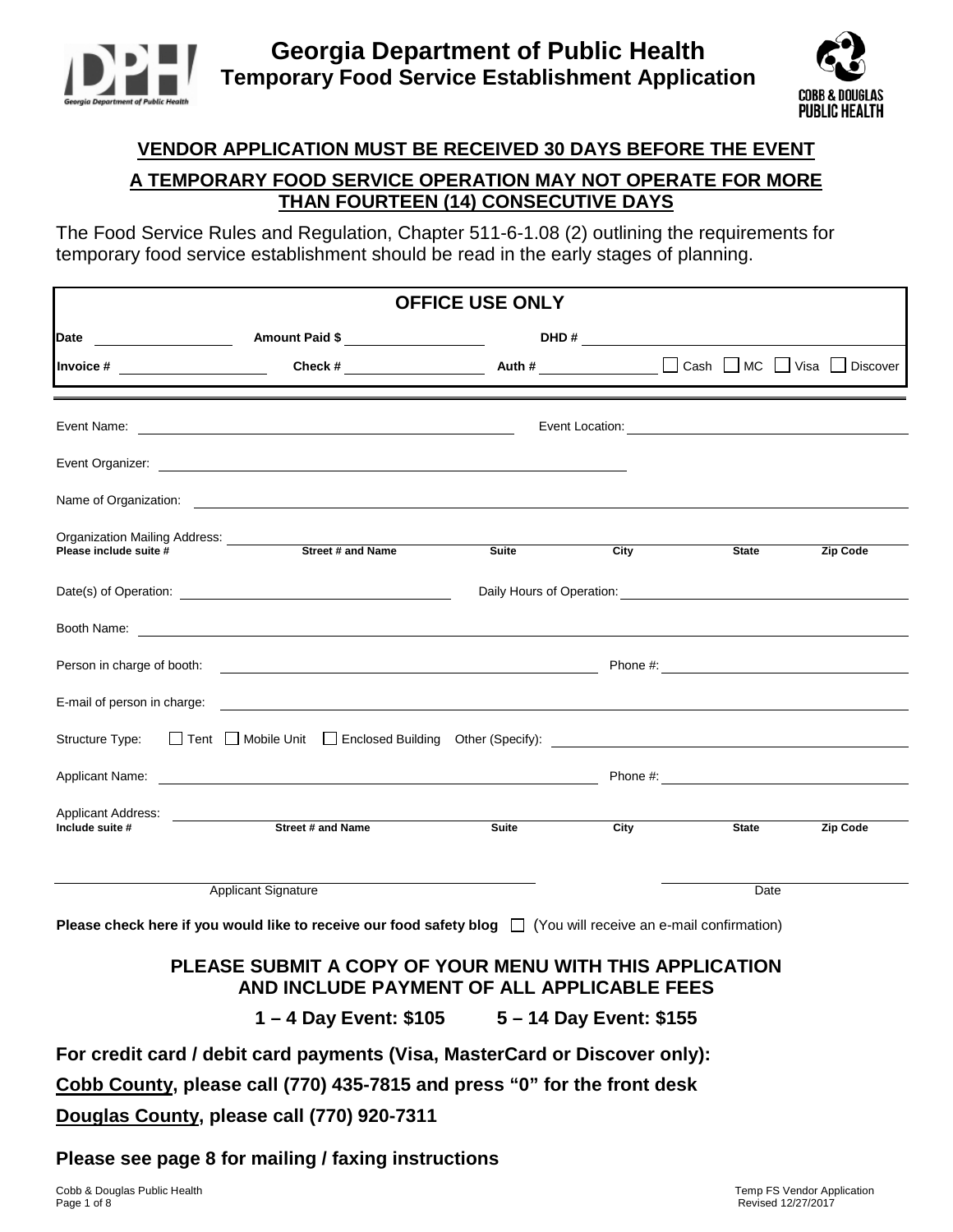## **BOOTH SKETCH / FLOOR PLAN**

- A. Sketch the top view (overhead) and identify all equipment including hand wash facilities, cooking equipment, refrigerators (ice chest), worktables, storage areas, sanitizing bucket and sneeze guards.
- B. Type of floor, wall and overhead covering.

### **DO NOT WRITE BELOW THIS LINE** *(DEPARTMENTAL USE ONLY)*

Approved By Date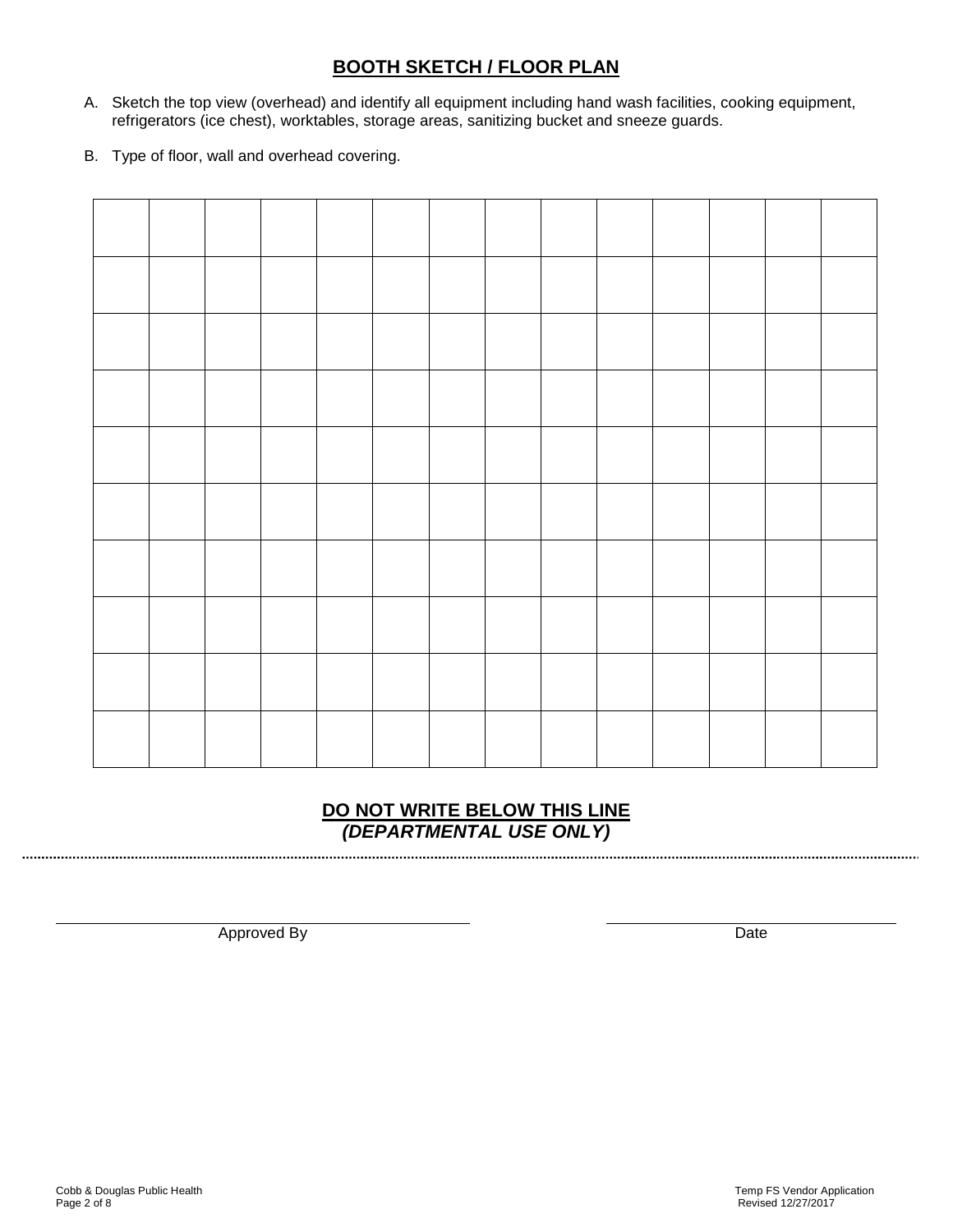# **SAMPLE SPECIAL EVENT FOOD FACILITY DIAGRAM**

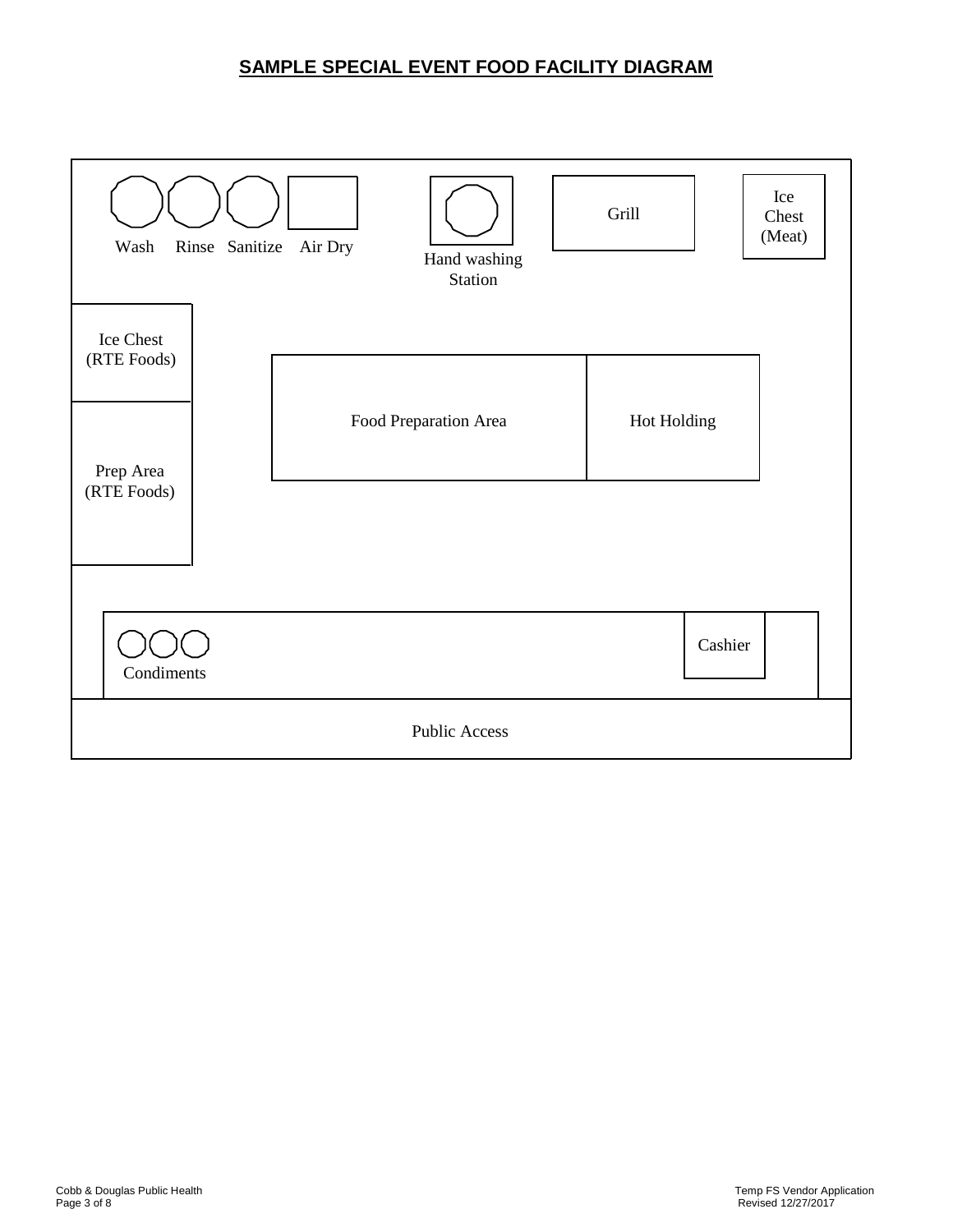### **TEMPORARY FOOD SERVICE PLAN REVIEW DOCUMENTS**

#### **EQUIPMENT AND SUPPLIES**

| 1.  |          | How will the potable water be provided and heated? _____________________________                                                                                                                                                                                             |
|-----|----------|------------------------------------------------------------------------------------------------------------------------------------------------------------------------------------------------------------------------------------------------------------------------------|
| 2.  |          |                                                                                                                                                                                                                                                                              |
|     |          |                                                                                                                                                                                                                                                                              |
| 3.  |          |                                                                                                                                                                                                                                                                              |
| 4.  |          | What type of equipment will be used to maintain food at $41^{\circ}$ F ( $5^{\circ}$ C) or below?                                                                                                                                                                            |
| 5.  |          | What type of equipment will be used to reheat refrigerated foods for hot holding or serving?<br><u> 1989 - John Stein, Amerikaansk politiker (</u> † 1920)                                                                                                                   |
|     |          | What type of equipment will be used to cook potentially hazardous food?<br>The state of equipment will be used to cook potentially hazardous food?                                                                                                                           |
| 7.  |          | Potentially hazardous food is to be transported to the event in a hot [135° F (57 ° C)] or refrigerated [41° F (5° C)] condition from an approved supplier<br>or source. How will you transport these products?                                                              |
|     |          | How will equipment be placed to prevent food contamination? Show the following on the BOOTH SKETCH / FLOOR PLAN diagram                                                                                                                                                      |
| 8.  |          | found on page 2:                                                                                                                                                                                                                                                             |
|     | a)<br>b) | Method of storage off floor / ground that will achieve at least six (6) inches off the floor / ground.<br>Eight (8) feet separation of cooking and preparation services from patrons or vertical barriers installed where the required eight (8) feet<br>cannot be achieved. |
|     | C)       | Food preparation and service tables.                                                                                                                                                                                                                                         |
| 9.  |          | How will equipment and utensils be washed and sanitized? What sanitizer and concentration level will be used?                                                                                                                                                                |
|     | a)       | Describe the on site washing and sanitizing set up to be used and show placement on BOOTH SKETCH / FLOOR PLAN diagram found<br>on page 2.                                                                                                                                    |
|     | b)       | Permanent base of operation or food service establishment used for washing and sanitizing? Provide address and restaurant permit<br>number (must have prior health authority approval).                                                                                      |
| 10. |          | How will the required hand washing facility be set up? Show the location on BOOTH SKETCH / FLOOR PLAN diagram found on page 2.                                                                                                                                               |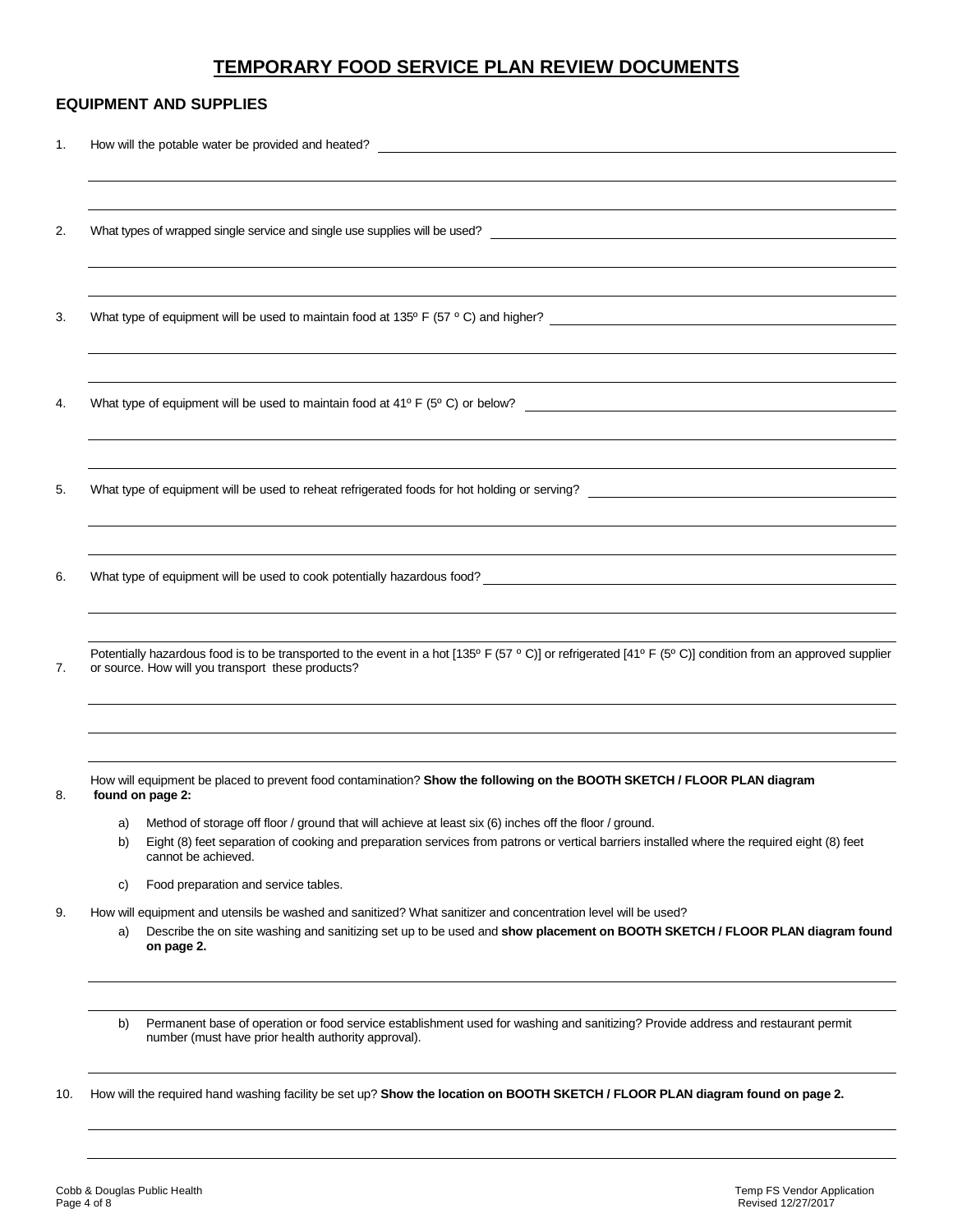#### **CONSTRUCTION**

| 1.       | Booths must have overhead protection over all food preparation, food cooking, food storage and dish washing areas. What type of material is to be<br>used (tarp, wood, metal etc.)?                                                                                                                                           |
|----------|-------------------------------------------------------------------------------------------------------------------------------------------------------------------------------------------------------------------------------------------------------------------------------------------------------------------------------|
| 2.       | What are the floors to be constructed of (concrete, asphalt, tight wood or other material)?<br><u> 1980 - Jan Stein Stein, fransk politik (f. 1980)</u>                                                                                                                                                                       |
| 3.       | How will the walls, ceilings and entrances of the food preparation area be constructed to prevent the entrance of insects?                                                                                                                                                                                                    |
| 4.<br>5. | $\Box$ Screening (16 mesh)<br>Air Curtain<br>What method is to be used as a barrier to flying insects at the service window areas?<br>Describe construction methods and materials that will be used for excluding insects and vermin from the food preparation areas, food service areas<br>and from the water storage areas. |
|          | <b>FOOD STORAGE</b>                                                                                                                                                                                                                                                                                                           |
| 1.       | What type of working containers will be used for food storage in the food preparation area?                                                                                                                                                                                                                                   |
| 2.       | How will bulk food storage containers be stored in the booth?<br><u> 1989 - Johann Barbara, martin amerikan basal dan berasal dan berasal dalam basal dan berasal dan berasal dan</u>                                                                                                                                         |
| 3.       | How will working containers of food supplies be protected from contamination during the event?                                                                                                                                                                                                                                |
|          | <b>FOOD PREPARATION</b>                                                                                                                                                                                                                                                                                                       |
| 1.       | $\Box$ Commercially made and bagged ice<br>$\Box$ Ice from restaurant commissary<br>What will be source for ice used?                                                                                                                                                                                                         |
| 2.       | Please note that ice procured from a self-dispensing, bag your own ice operation will not be accepted<br>All food and food supplies must be from an approved source. List the foods / supply source.                                                                                                                          |
| 3.       | How will ice used for cooling or refrigeration be kept separated from ice used in beverages?                                                                                                                                                                                                                                  |
| 4.       | How will ice be dispensed for use in beverages?                                                                                                                                                                                                                                                                               |
| 5.       | Use the "Food Processes Form" on pages 7 and 8 to list all foods and their ingredients.                                                                                                                                                                                                                                       |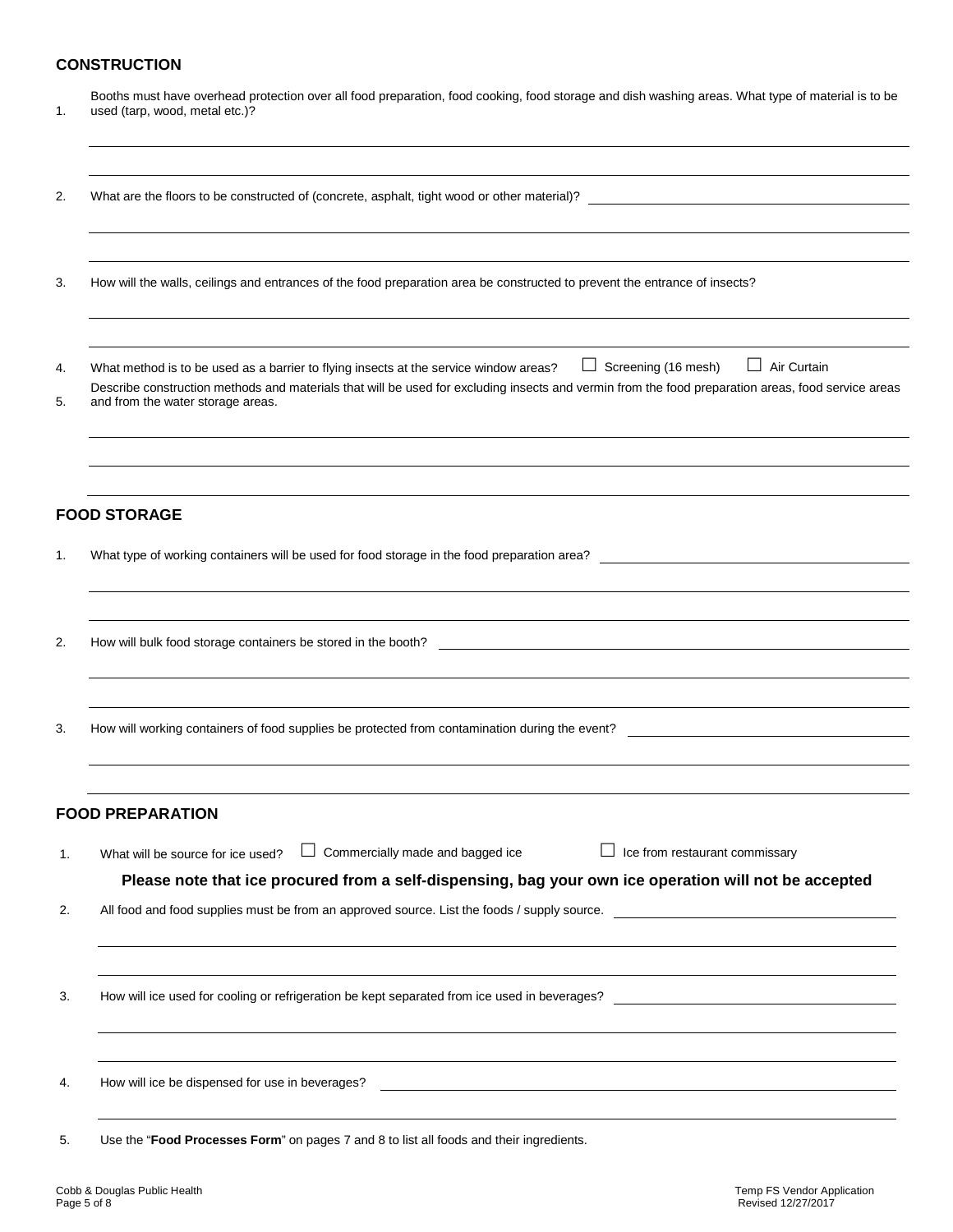#### **FOOD HANDLING**

| $\mathbf{1}$ . | How will you prevent bare hand contact with ready to eat foods (check all that apply)?                                                                                                                                                                                                                                  |                       |              |        |  |  |  |  |  |  |
|----------------|-------------------------------------------------------------------------------------------------------------------------------------------------------------------------------------------------------------------------------------------------------------------------------------------------------------------------|-----------------------|--------------|--------|--|--|--|--|--|--|
|                | Single use disposable gloves                                                                                                                                                                                                                                                                                            | Deli wax paper        | $\Box$ Tongs | Spoons |  |  |  |  |  |  |
|                | Scoops                                                                                                                                                                                                                                                                                                                  | Other (describe):     |              |        |  |  |  |  |  |  |
| 2.             | How will you keep your food preparation areas protected from the public?                                                                                                                                                                                                                                                |                       |              |        |  |  |  |  |  |  |
|                | Distance (8 feet)<br>Barriers (describe barrier):                                                                                                                                                                                                                                                                       |                       |              |        |  |  |  |  |  |  |
|                | <b>PERSONNEL AND HYGIENE</b>                                                                                                                                                                                                                                                                                            |                       |              |        |  |  |  |  |  |  |
| 1.             | All food workers are required to restrain hair that is longer than $\frac{1}{2}$ inch. Beard restraints will be required for beards and mustaches that<br>exceed 1/2 inch in length. Hair and beard restraints will not apply to workers that serve only wrapped or packaged foods. Check below all that<br>will apply. |                       |              |        |  |  |  |  |  |  |
|                | Hair nets                                                                                                                                                                                                                                                                                                               | Beard / mustache nets | Cap          | Scarf  |  |  |  |  |  |  |
|                | Other (describe restraint):                                                                                                                                                                                                                                                                                             |                       |              |        |  |  |  |  |  |  |
| 2.             | How will you control the "No Jewelry" prohibition with your food workers?                                                                                                                                                                                                                                               |                       |              |        |  |  |  |  |  |  |
|                |                                                                                                                                                                                                                                                                                                                         |                       |              |        |  |  |  |  |  |  |
|                |                                                                                                                                                                                                                                                                                                                         |                       |              |        |  |  |  |  |  |  |
|                |                                                                                                                                                                                                                                                                                                                         |                       |              |        |  |  |  |  |  |  |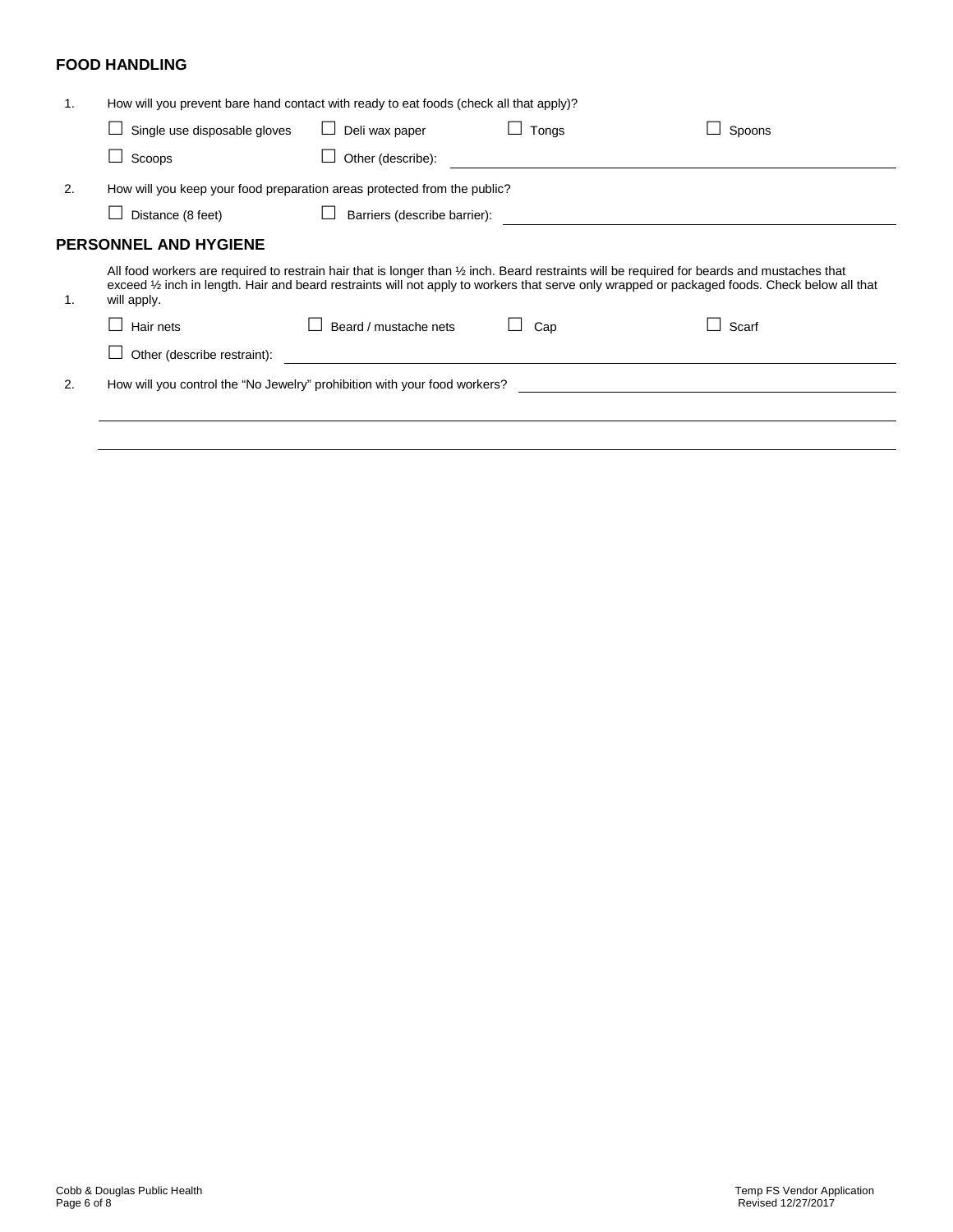#### **Food Processes Form**

Operator: Event: Event Date(s):

#### **INSTRUCTIONS:**

• **INCLUDE BEVERAGES, ICE, ALL INGREDIENTS AND CONDIMENTS**

• **LIST APPLICABLE FOOD TEMPERATURES IN PROCESSING STEPS (SUCH AS COOKING AND HOLDING)**

• **USE ADDITIONAL PAPER FOR ANY FURTHER EXPLANATION NEEDED FOR AN ITEM**

| Item $#$ | List All Foods /<br>Beverages and<br>Ingredients | Where<br><b>Purchased</b> | <b>Onsite</b><br>Prep Yes /<br>.<br>No | <b>Thawing</b> | <b>Holding Temps</b><br>(Cold / Hot) | <b>Cooking</b><br>Temps | Reheating<br><b>Temps</b> | <b>Comments on Food</b><br>Handling |
|----------|--------------------------------------------------|---------------------------|----------------------------------------|----------------|--------------------------------------|-------------------------|---------------------------|-------------------------------------|
|          |                                                  |                           |                                        |                |                                      |                         |                           |                                     |
|          |                                                  |                           |                                        |                |                                      |                         |                           |                                     |
|          |                                                  |                           |                                        |                |                                      |                         |                           |                                     |
|          |                                                  |                           |                                        |                |                                      |                         |                           |                                     |
|          |                                                  |                           |                                        |                |                                      |                         |                           |                                     |
|          |                                                  |                           |                                        |                |                                      |                         |                           |                                     |
|          |                                                  |                           |                                        |                |                                      |                         |                           |                                     |
|          |                                                  |                           |                                        |                |                                      |                         |                           |                                     |
|          |                                                  |                           |                                        |                |                                      |                         |                           |                                     |
|          |                                                  |                           |                                        |                |                                      |                         |                           |                                     |